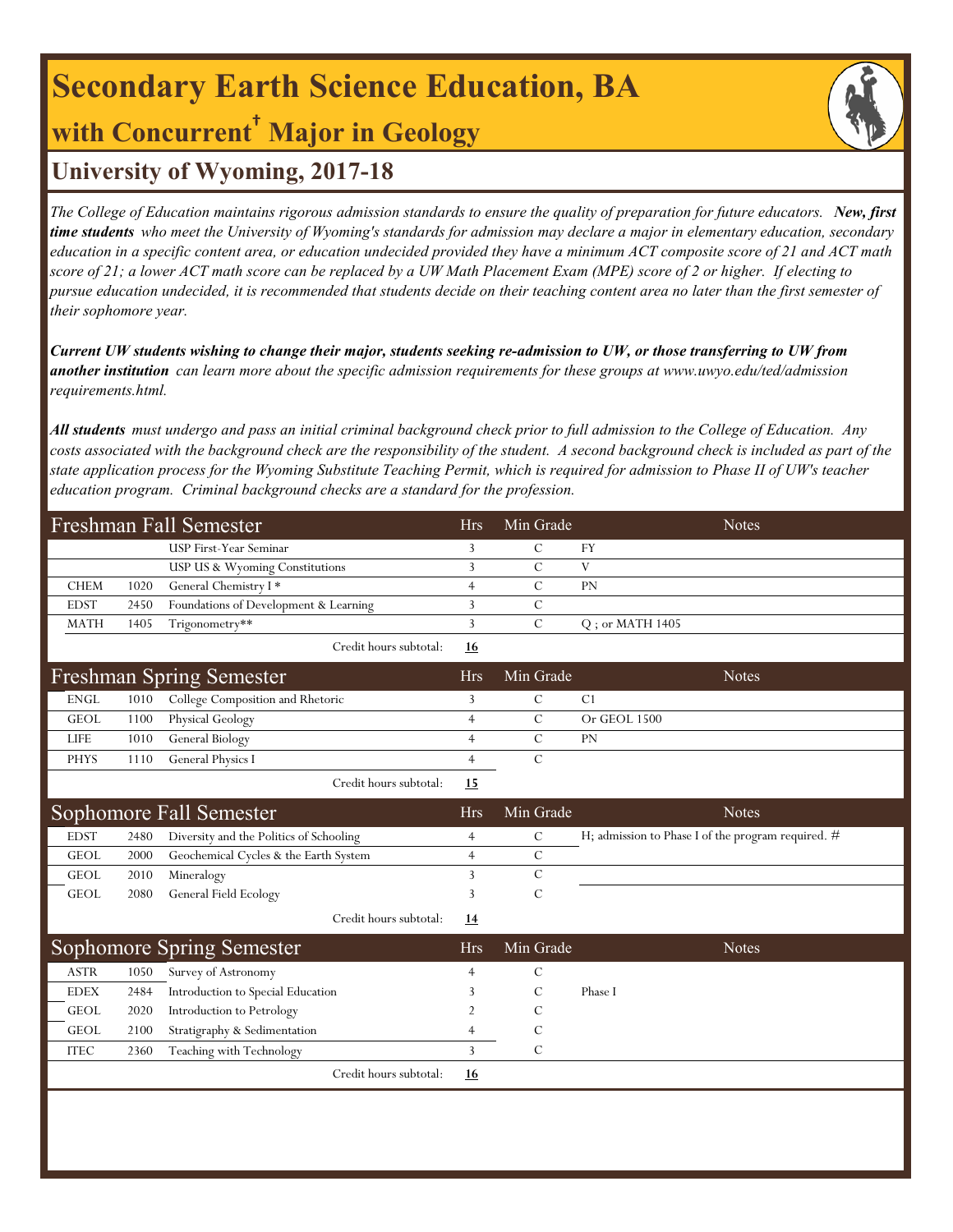## **Secondary Earth Science Education, BA**

## **with Concurrent† Major in Geology**

### **University of Wyoming, 2017-18**

|             |      | Junior Fall Semester                    | <b>Hrs</b>     | Min Grade     | <b>Notes</b>                                                              |
|-------------|------|-----------------------------------------|----------------|---------------|---------------------------------------------------------------------------|
| <b>EDST</b> | 3000 | Teacher as Practitioner                 | 6              | $\mathcal{C}$ | C2; admission to Phase II of the program required. #                      |
|             |      | Geology Elective 1 of 6***              | 3              |               |                                                                           |
|             |      | Geology Elective 2 of 6***              | 3              |               |                                                                           |
|             |      | Elective                                | 3              |               |                                                                           |
|             |      | Credit hours subtotal:                  | 15             |               |                                                                           |
|             |      | Junior Spring Semester                  | <b>Hrs</b>     | Min Grade     | <b>Notes</b>                                                              |
| <b>EDST</b> | 3550 | <b>Educational Assessment</b>           | $\overline{2}$ | C             | Prerequisite of a 2.75 cumulative UW gpa.                                 |
| <b>GEOL</b> | 4820 | Capstone                                | 3              | $\mathcal{C}$ | C <sub>3</sub>                                                            |
| <b>STAT</b> | 2050 | <b>Fundamentals of Statistics</b>       | $\overline{4}$ | $\mathcal{C}$ |                                                                           |
|             |      | Geology Elective 3 of 6***              | 3              | C             |                                                                           |
|             |      | Geology Elective 4 of 6***              | 3              | $\mathcal{C}$ |                                                                           |
|             |      | Credit hours subtotal:                  | <b>15</b>      |               |                                                                           |
|             |      | Senior Fall Semester                    | <b>Hrs</b>     | Min Grade     | <b>Notes</b>                                                              |
| <b>EDSE</b> | 3275 | Methods I: Secondary Science Education  | 3              | $\mathcal{C}$ | Admission to Phase IIIa of the program required. #                        |
| <b>EDSE</b> | 4275 | Methods II: Secondary Science Education | $\overline{4}$ | $\mathcal{C}$ | C3; admission to Phase IIIa of the program required. #                    |
|             |      | Geology Elective 5 of 6***              | 3              |               |                                                                           |
|             |      | Geology Elective 6 of 6***              | 3              |               |                                                                           |
|             |      | Elective                                | 1              |               |                                                                           |
|             |      | Credit hours subtotal:                  | 14             |               |                                                                           |
|             |      | <b>Senior Spring Semester</b>           | <b>Hrs</b>     | Min Grade     | <b>Notes</b>                                                              |
| <b>EDSE</b> | 4500 | Residency in Teaching                   | 15             | S             | Admission to Phase IIIb of the program required; offered S/U<br>only. $#$ |
|             |      | Credit hours subtotal:                  | 15             |               |                                                                           |
|             |      | <b>TOTAL CREDIT HOURS:</b>              | <u>120</u>     |               |                                                                           |

This is a guide for course work in the major; actual course sequence may vary by student. Please refer to the online student degree evaluation, and consult with an academic advisor. • Not all courses are offered every semester and some electives may have prerequisites. Students should review the course descriptions in the *University Catalog* and consult with their academic advisor to plan accordingly.

#### **University of Wyoming requirements:**

Students must have a minimum cumulative GPA of 2.0 to graduate. • Students must complete 42 hours of upper division (3000-level or above) coursework, 30 of which must be from the University of Wyoming. • Courses must be taken for a letter grade unless offered only for S/U. • University Studies Program (USP) Human Culture (H) and Physical & Natural World (PN) courses must be taken outside of the major subject, but can be cross-listed with the major.

#### **College of Education requirements:**

This plan assumes student college readiness. Students should be able to start taking 1000-level courses the first semester of college. All professional education courses must be completed with a grade of C or higher. Grades of C- or lower will not satisfy this requirement.